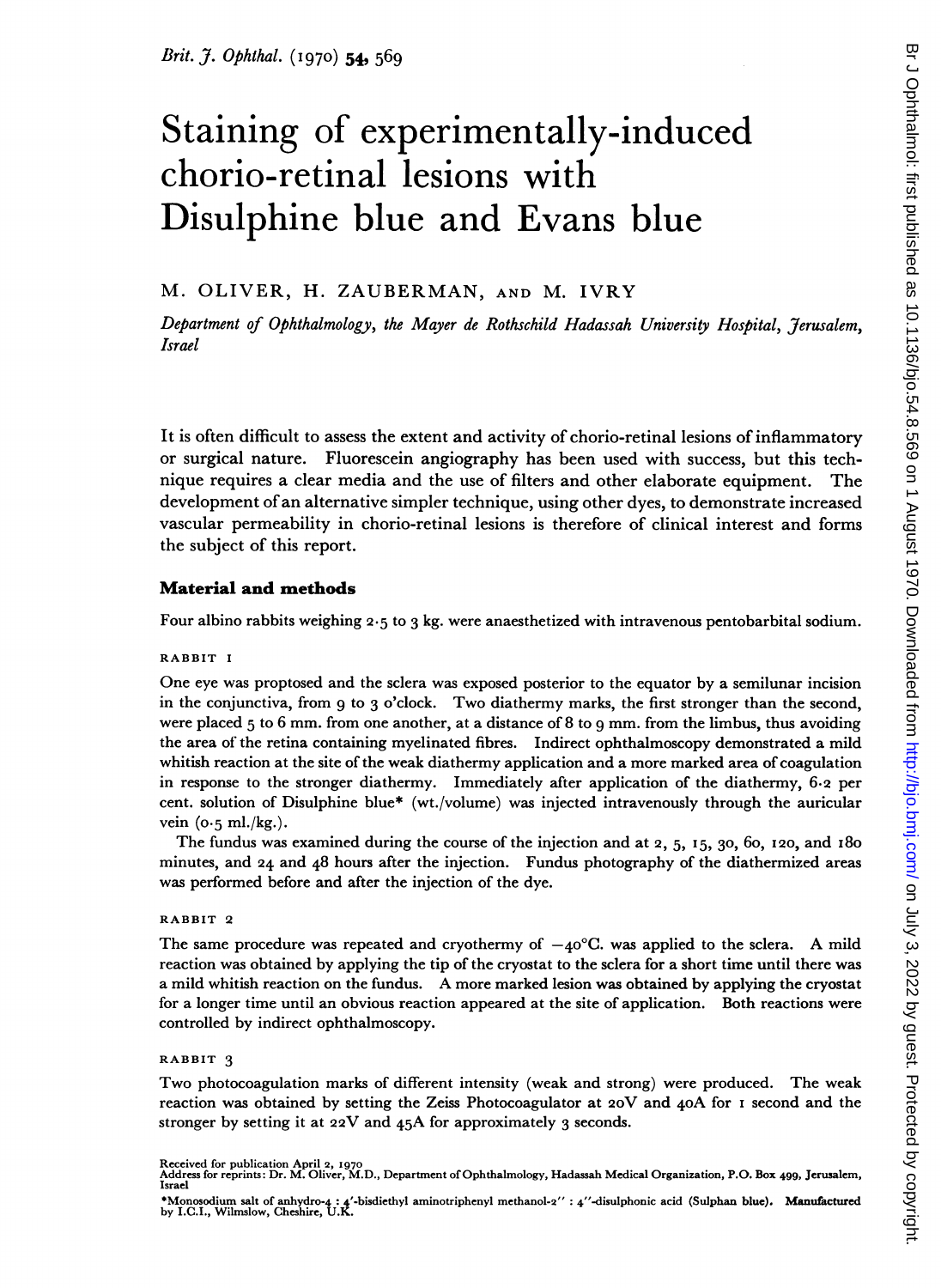# on July 3, 2022 by guest. Protected by copyright. <http://bjo.bmj.com/> Br J Ophthalmol: first published as 10.1136/bjo.54.8.569 on 1 August 1970. Downloaded from Ophthalmol: first published 8S Qio စ္က ă August 970. Downloaded from

### RABBIT 4

Weak and strong diathermy marks were produced as in Rabbit i, but immediately thereafter 1-5 ml. of 2 per cent. solution of Evans blue (o.s ml./kg. body weight) was injected intravenously.

### Results

In the three rabbits injected with Disulphine blue, the whole fundus became blue within a few seconds. The intensity of the blue stain decreased rapidly and disappeared from all areas other than the injured ones within <sup>I</sup> minute. However, these areas retained a residual light blue colour which increased progressively in intensity during the following <sup>I</sup> 5 minutes. There was no apparent difference in the colour obtained after the application of weaker and stronger stimuli, in the three different procedures used. All the lesions stained homogeneously blue, but the staining was more intense when diathermy and photocoagulation were used than after cryothermy. Figs <sup>I</sup> and 2 show the appearance of a strong photocoagulation lesion before and 5 mm. after the injection of Disulphine blue.

One hour after the injection of Disulphine blue, the staining in the lesions began to decrease, and about  $2\frac{1}{2}$  hours after the injection the colour disappeared completely. A mild blue flare, which gradually disappeared after 24 hours, was observed in the anterior chamber and in the vitreous. The skin and mucosae of the rabbits stained blue immediately after injection of the dye and the colour disappeared gradually within 36 hours. The urine remained blue for the same length of time.

In Rabbit 4, injected with 2 per cent. Evans blue, the diathermized area showed initial staining 45 min. after the injection. The staining was maximal after go min. and was evident for the next  $3$  days. The skin and mucosae became bluish in colour  $12$ hours after the injection and remained blue for 3 days.

# Discussion

Disulphine blue has been used in humans by plastic surgeons in order to assess the degree of skin burns, which were determined according to the amount of blue staining of the injured areas (Gibson and Brown, I945; Tempest, I958). In ophthalmology, Sorsby (I939) first used the dye to establish the extent of retinal detachment and the location of retinal holes. The dye is reported to be nontoxic in humans, and is rapidly excreted by the kidneys, although there is occasional transient nausea.

In the present study it has been shown that the dye ( $o \cdot 5$  ml./kg.) is capable of staining chorio-retinal lesions, probably by leaking through injured vessels. The intensity of staining was somewhat stronger after diathermy and photocoagulation than after cryothermy. This probably indicates more severe vascular damage in the two former lesions. When Disulphine blue was injected in smaller doses which did not colour the skin, it also ڛ failed to stain the chorio-retinal lesions. Evans blue was found to have the same properties, In the choric-retinal lesions. Evans blue was found to have the same properties,  $\frac{100}{100}$ <br>
In the staining process was slower and the disappearance of the dye from the skin was  $\frac{100}{100}$ <br>
In the light of the abov but the staining process was slower and the disappearance of the dye from the skin was more prolonged.

studying chorio-retinal lesions of surgical or inflammatory nature.

# Summary

(1) Disulphine blue (0.5 ml./kg.) administered intravenously was used in vivo to stain chorio-retinal lesions produced by diathermy, photocoagulation, and cryothermy.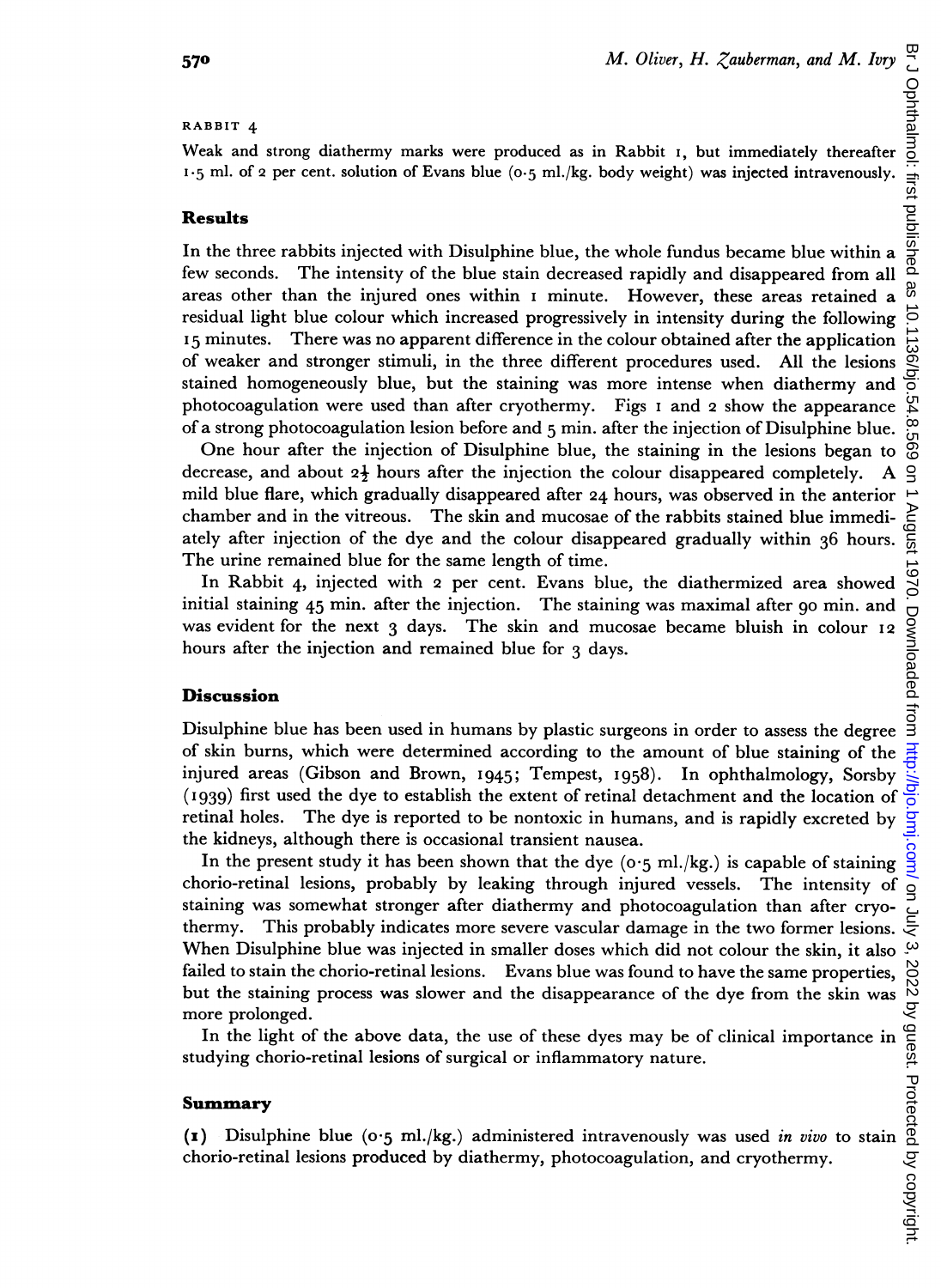

FIG. I Rabbit 3. Fundus appearance of a strong photocoagulation mark

FIG. 2 Rabbit 3. Blue staining of the same photocoagulation mark, 5 min. after Disulphine blue injection